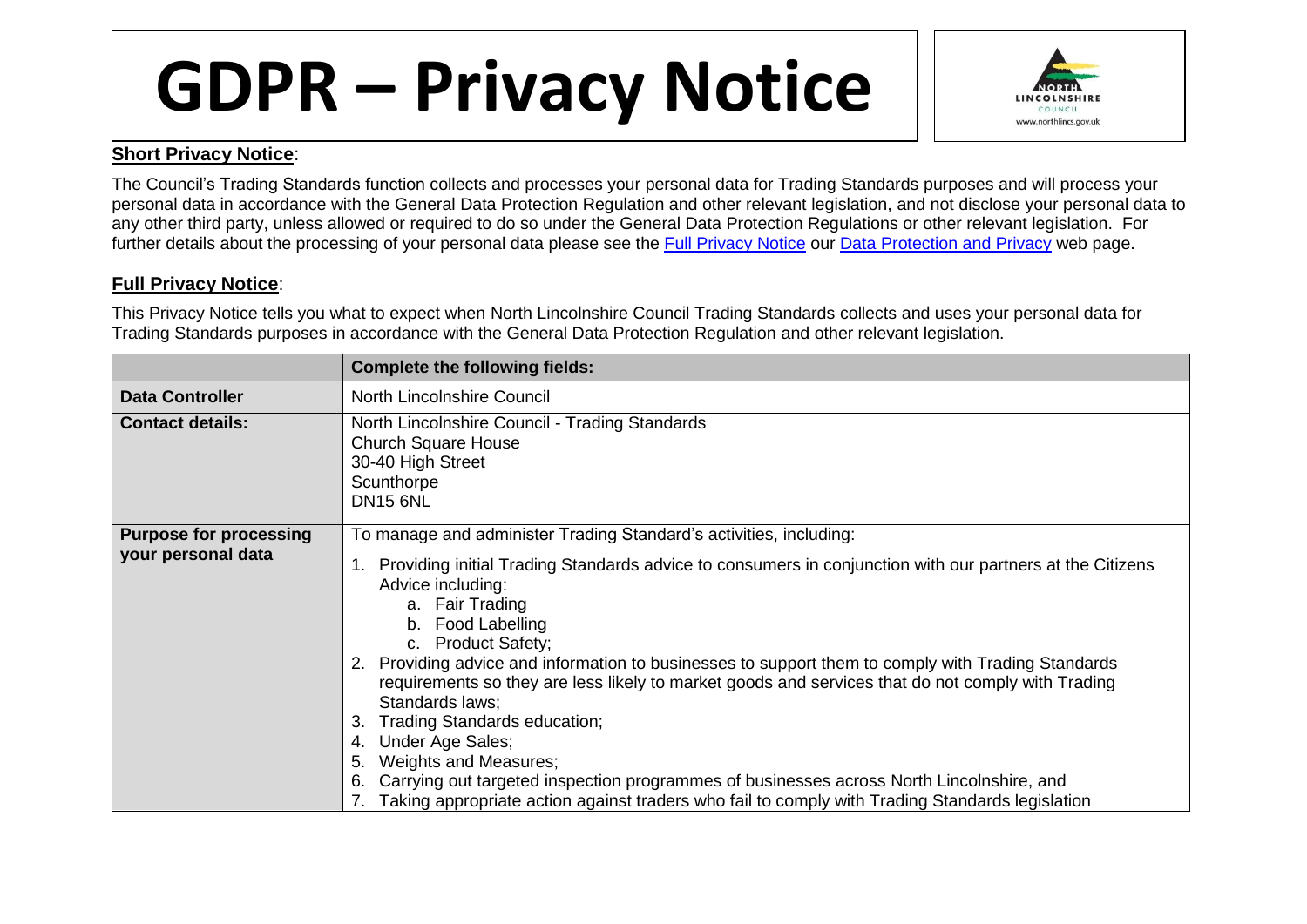|                                                                            | Administration and maintenance of Trading Standards activities for the support and management of our<br>commercial clients that includes:                                                                                                                                                                                                                                                                                                                                           |
|----------------------------------------------------------------------------|-------------------------------------------------------------------------------------------------------------------------------------------------------------------------------------------------------------------------------------------------------------------------------------------------------------------------------------------------------------------------------------------------------------------------------------------------------------------------------------|
|                                                                            | Business advice to small businesses, and<br>Weights and measures verification work for businesses.                                                                                                                                                                                                                                                                                                                                                                                  |
|                                                                            | Please note – the council only gives Trading Standards advice to businesses and the councils only<br>involvement with Trading Standards consumers is where they have been a victim or witness to a Trading<br>Standards matter and we are collecting data about the incident. After that point consumer related information<br>is passed to the Regional or National Team or to the Police.                                                                                         |
| Will we use your personal<br>information for other<br>purposes?            | We will not process your personal data for any other purpose than that for which it was collected, without first<br>providing you with information on that other purpose and seeking your consent if applicable; except were we<br>are required to disclose your personal data in accordance with legislation for example in relation to the<br>prevention and detection of crime, counter terrorism, safeguarding, legal proceedings or to protect interests of<br>you or another. |
| The Organisations acting<br>on our behalf to process<br>your personal data | Citizens Advice – all telephone calls from citizens are answered by the Citizens Advice Consumer Helpline.<br>(Business telephone calls are answered by the North Lincolnshire Council Trading Standards Team).                                                                                                                                                                                                                                                                     |
|                                                                            | Citizens Advice assist citizens with Trading Standards civil matters and pass any matters of a criminal nature<br>to the council's Trading Standards Team via an electronic link directly into the Civica system.                                                                                                                                                                                                                                                                   |
|                                                                            | Regional/National Investigation Team – any Trading Standards matters of a cross boundary nature are<br>referred to the Regional Investigation Team and will then refer on to the National Investigation Team. The<br>result is the relevant team will either investigate or request than an Intelligent Pack be produced.                                                                                                                                                           |
| The fair and lawful basis<br>for processing your<br>personal data          | Processing basis 1: Processing is necessary in order to meet our duties in relation to Trading Standards<br>(Article 6(1)(c) compliance with a legal obligation).                                                                                                                                                                                                                                                                                                                   |
|                                                                            | Processing basis 2: Processing of personal data is necessary for the performance of a task carried out in<br>the public interest or in the exercise of official authority vested in the controller (Article $6(1)(e)$ );                                                                                                                                                                                                                                                            |
|                                                                            | The main Trading Standards law statute is: - Consumer Rights Act 2015                                                                                                                                                                                                                                                                                                                                                                                                               |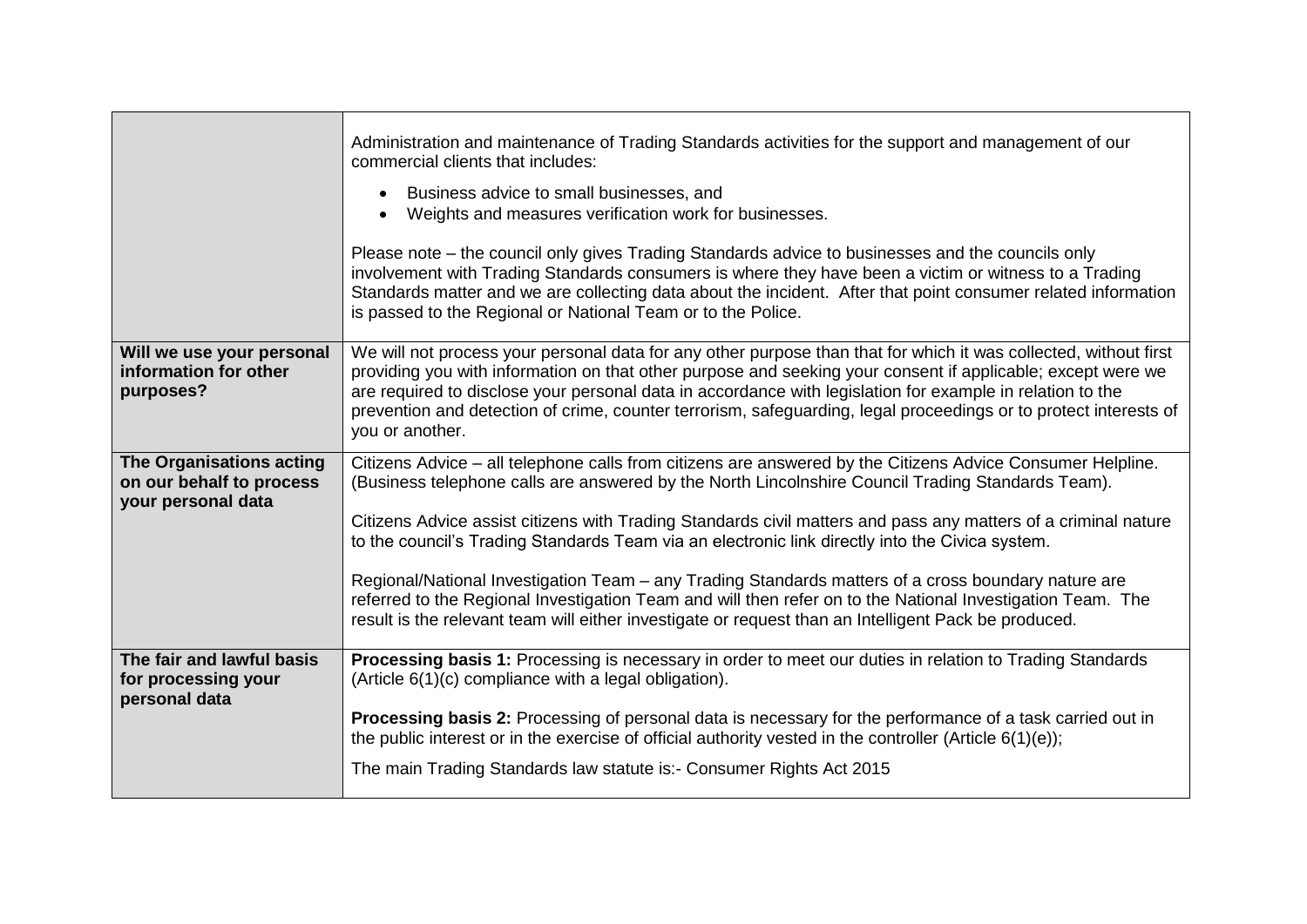|                                                                                      | Processing basis 3: for the performance of a contract to which the data subject is party or in order to take<br>steps at the request of the data subject prior to entering into a contract (Article $6(1)(b)$ ).<br>Special categories of personal data: processed on the basis of it is necessary for reasons of substantial<br>public interest, on the basis of Union or Member State law which shall be proportionate to the aim pursued,<br>respect the essence of the right to data protection and provide for suitable and specific measures to<br>safeguard the fundamental rights and the interests of the data subject (Article $9(2)(q)$ ). |
|--------------------------------------------------------------------------------------|-------------------------------------------------------------------------------------------------------------------------------------------------------------------------------------------------------------------------------------------------------------------------------------------------------------------------------------------------------------------------------------------------------------------------------------------------------------------------------------------------------------------------------------------------------------------------------------------------------------------------------------------------------|
| Are you required to<br>provide the Council with<br>your personal data                | You are required to provide the minimum personal data necessary for us to manage your Trading Standards<br>request or other Trading Standards activities we are required to carry out. Failure to provide the minimum<br>necessary personal data we require could prevent us offering you this service or could restrict our ability to<br>carry out our statutory duties.                                                                                                                                                                                                                                                                            |
| Does the processing<br>involve automated<br>decision-making,<br>including profiling? | <b>No</b>                                                                                                                                                                                                                                                                                                                                                                                                                                                                                                                                                                                                                                             |
| Can you withdraw your<br>consent for processing?                                     | <b>No</b>                                                                                                                                                                                                                                                                                                                                                                                                                                                                                                                                                                                                                                             |
| Who we will share your<br>personal data with                                         | Data Subject (individual) and their nominated representatives;<br>1 <sub>1</sub><br>2.<br><b>Business owners;</b><br>Ombudsman and Regulatory bodies;<br>3.<br><b>Central Government Departments;</b><br>4.<br><b>National Fraud Initiative:</b><br>5.<br>6.<br>Law enforcement agencies and bodies;<br>Courts, Hearings and Tribunals;<br>7.<br>Legal representatives;<br>8.<br>9.<br>Council services;<br>10. Other Local Authorities;<br>11. Partner agencies, and<br>12. Bodies requesting information where there is a lawful basis under the General Data Protection<br>Regulations.                                                            |